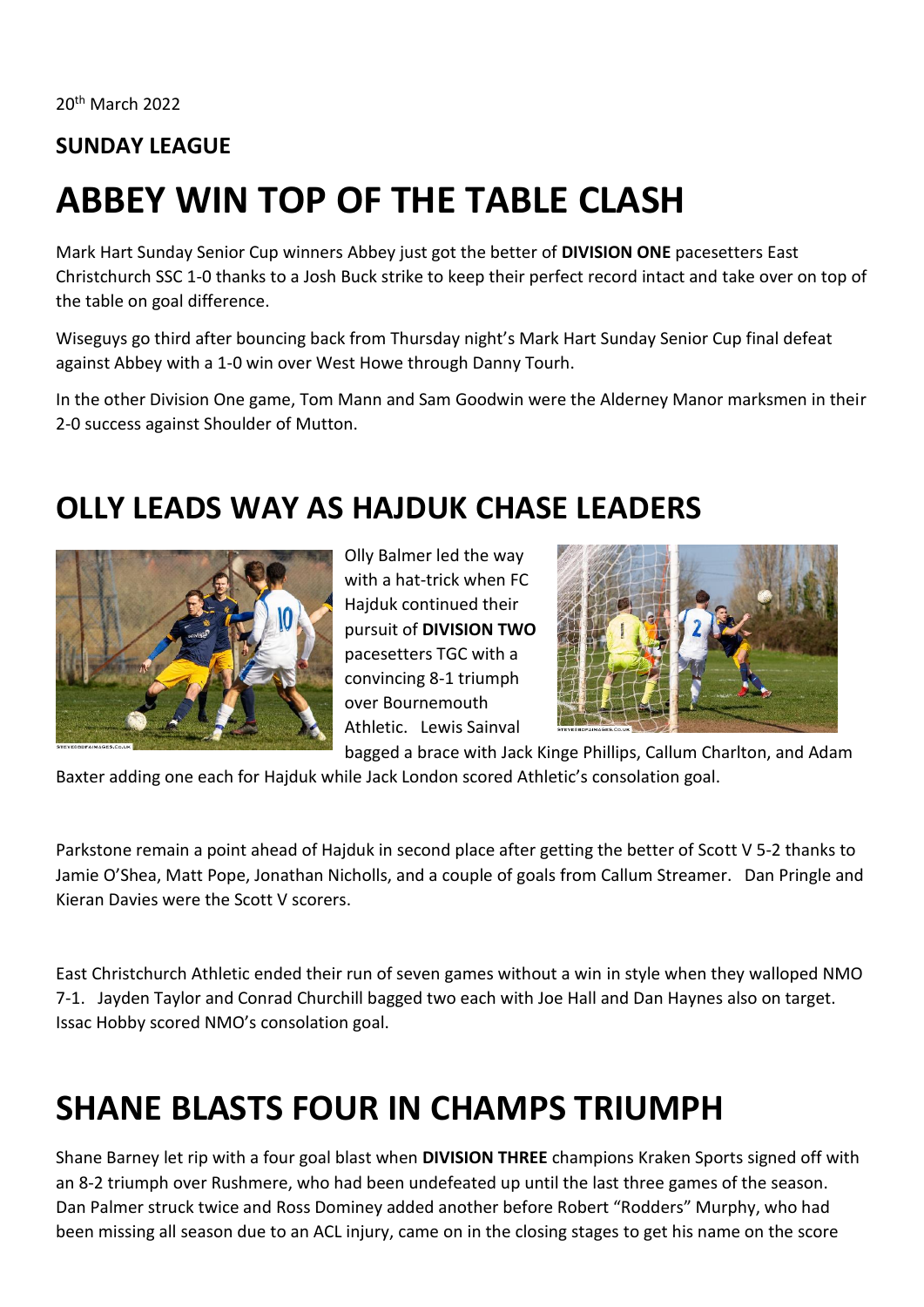sheet. Steve Grogan and Leon Sansom had got Rushmere back into the game at 3-2 but Shahob Sayaran's second yellow card reduced them to ten men for the last half hour of the game.

## **CELTIC RESSIES HAVE ONE HAND ON TITLE**

Boscombe Celtic Reserves have all but clinched the **DIVISION FOUR** title with a game still to play when they upended Bournemouth Poppies 6-1. Rob Howard and Alex Hawey nabbed two apiece with Jordan Picken and substitute Carl Charman also on target while Jordan Kelsall scored the Poppies' consolation goal.

AFC Burton move up to third place after their 3-0 victory over Shane Stanley thanks to Ben Harris and a couple of goals from substitute George Hancock. Burton can equal Celtic's points total if they win all their remaining games by massive scores as Celtic's goal difference is currently 50 goals better.

Poole Wanderers ended their sequence of eight games without a win when they came out on top in a 7-5 thriller with Hordle Spurs. Sean Page notched a hat-trick for Wanderers whose other goals came via Dave Blake (2), Ryan Musselwhite, and an own goal while Spurs netted through Shaun Waterman, Joe Roberts, Liam Roberts, and a couple of goals from Rhys Jessop.

Leading marksman Louie Dacombe struck for **DIVISION FIVE** runners up Forest United but Bourne were 3-1 winners with Kieron Denty scoring all three.

### **CAMERONS RESSIES ARE DIVISION SIX CHAMPS**

Hundred per cent Camerons Reserves secured the **DIVISION SIX** title when they just got the better of nearest rivals Parkstone Athletic 3-2 in an excellent game. Seb Perkins gave Camerons a 10th minute lead but Parkstone came back in the ten minutes before the interval through Louis McWilliams and a Storm Graham header. Adam Louka equalised for Camerons after the break and Shane Sheridan headed the winner to clinch the title with one game still to play. The occasion was marred though when Shane Sheridan saw red five minutes from time.



The other Division Six game between Rushmere Reserves and Woodville Wanderers Reserves produced a 0-0 draw.